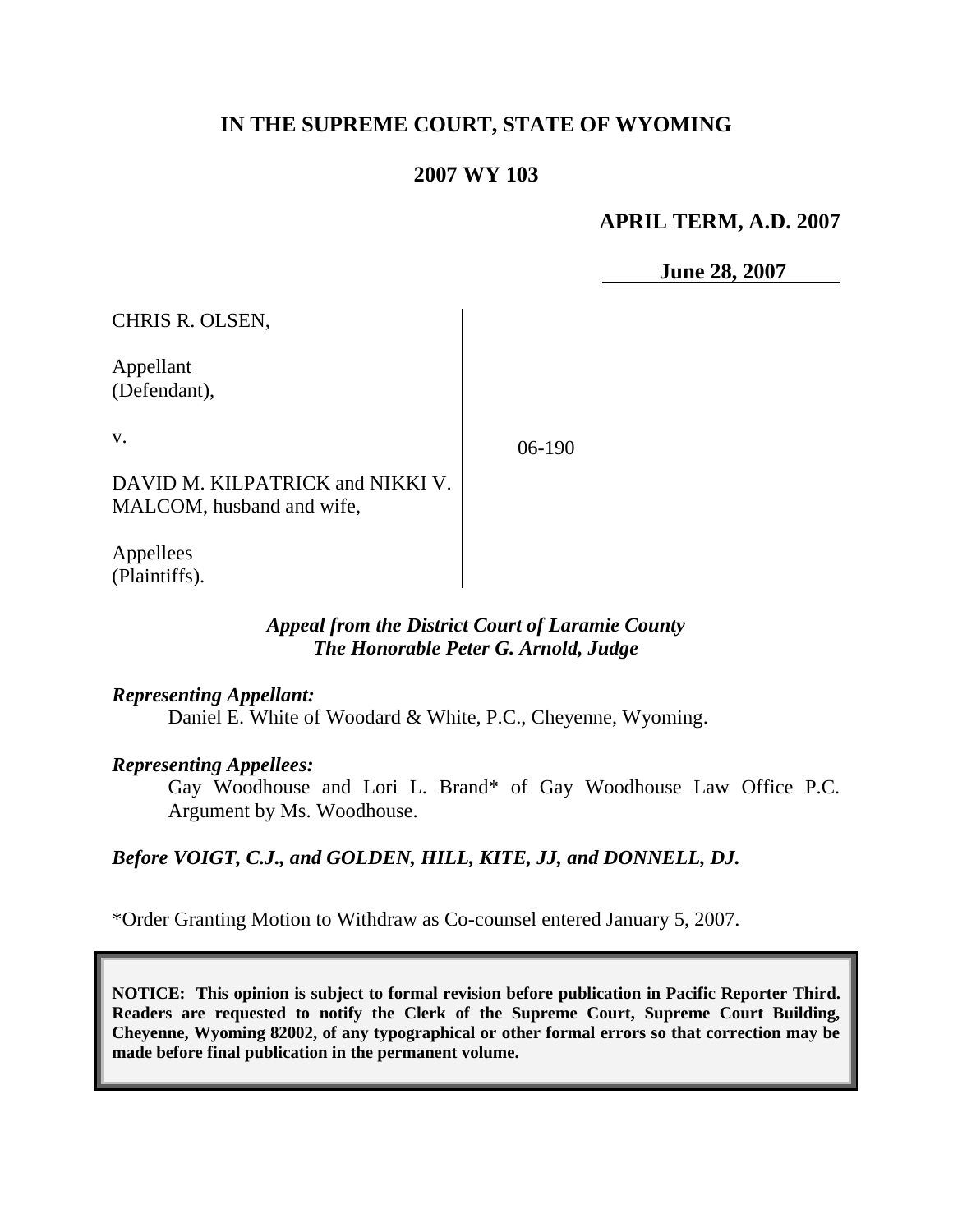# **VOIGT, Chief Justice.**

[¶1] Appellant, Chris R. Olsen, challenges a district court ruling in favor of Appellees, David M. Kilpatrick and Nikki V. Malcolm, husband and wife. Appellees requested declaratory relief finding Appellant in violation of the covenants of their subdivision and injunctive relief requiring Appellant to cease work on a pheasant farm he was constructing in his backyard. Appellant has removed the remnants of the pheasant farming operation but takes issue with the declarations of the district court with respect to the covenants governing the subdivision.

#### **ISSUES**

[¶2] 1. Did the district court abuse its discretion when it entered an injunction against Appellant prohibiting him from violating the protective covenants of the subdivision where Appellant and Appellees own property?

2. Did the district court err by refusing to join all landowners in the subdivision in a declaratory judgment action regarding the construction and validity of the covenants for that subdivision?

# **FACTS**

[¶3] The parties to this suit own homes in a subdivision in Laramie County, the protective covenants for which were recorded in 1973. In April 2005, apparently under the impression that those covenants had expired, Appellant began erecting a structure in his back yard to house pheasants for a pheasant-farming operation. Appellant subsequently realized that the covenants had not expired, but continued to build his pheasant pen. Appellees brought suit to enjoin Appellant from continuing work on the pheasant operation and eventually amended their complaint to seek a declaratory judgment that Appellant was in violation of the covenants.

[¶4] Appellees, in their original and amended complaints, alleged that Appellant was in violation of paragraphs 8 and/or 12 of the restrictive covenants for the subdivision. Those paragraphs state as follows:

> 8. No business nor activity of a noxious nature may be conducted upon any lot in this subdivision, nor shall any activity be permitted which may be or may become a nuisance or annoyance to the neighborhood.

. . . .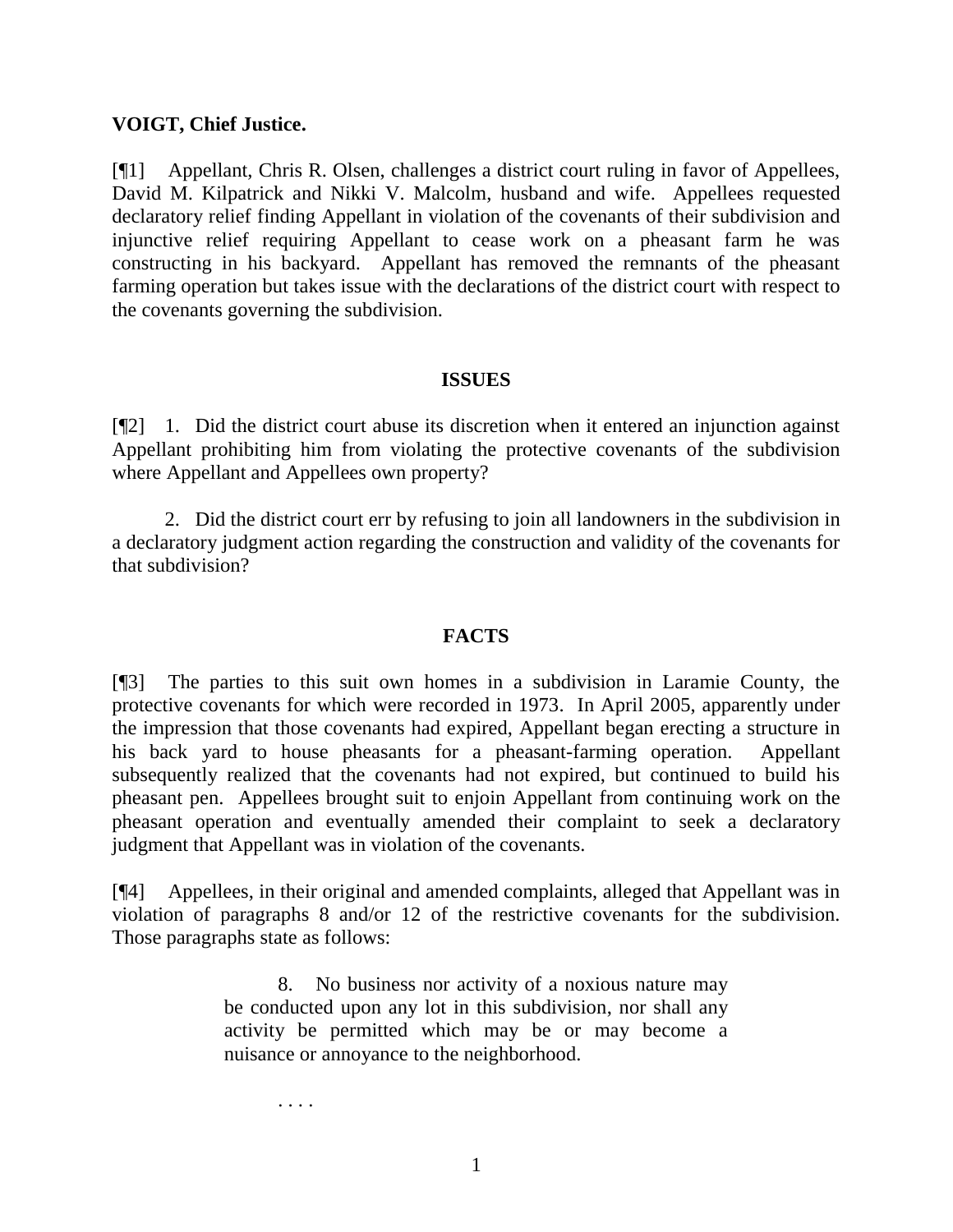12. No animals, livestock or poultry of any kind shall be raised, bred or kept on any lot, except that horses, dogs, cats or other household pets may be kept, provided that they are not kept, bred, or maintained for any commercial purpose.

[¶5] Appellees did not make any claims related to paragraph 4 of the covenants and did not include the text of paragraph 4 in the argument portion of their amended complaint, however, the covenants in their entirety were attached to the amended complaint as an exhibit. Appellant asserted a counterclaim alleging, *inter alia*, that Appellees were in violation of paragraph 4 of the covenants, which states as follows:

> 4. No structure other than one private single family dwelling together with a private garage and suitable barn or shed for horses for use in connection with said single family dwelling shall be erected, placed or permitted to remain on any of the residential lots. No lot within a designated block may be subdivided into smaller lots.

[¶6] Appellant requested dismissal of his counterclaim on the eve of trial. In the trial summary where he requested that dismissal, Appellant alleged that he was dismissing his counterclaim because the covenants for the subdivision had been abandoned "due to multiple persistent violations of the protective covenants that have allowed [sic] to proliferate in the subdivision." Appellant's counterclaim was dismissed and the matter proceeded to trial. Appellant did not present any evidence of abandonment of the covenants at trial. In fact, other than cross examining Appellees' witnesses, Appellant did not present any evidence. Appellant's argument was that Appellees had not met their burden for obtaining injunctive relief, rendering it unnecessary for Appellant to present any affirmative evidence. The district court found in favor of the Appellees. The court issued an injunction preventing Appellant from continuing work on his pheasant farm and requiring him to remove poles he had placed on his land as part of the project. The district court found that Appellant was in violation of paragraphs 4, 8, and 12 of the protective covenants. This timely appeal followed.

# **PERMANENT INJUNCTION**

[¶7] Appellant's first claim is that the district court improperly enjoined Appellant:

1. From conducting preliminary work, preparation for, or construction of any game bird housing facility or game bird pen proposed by [Appellant] on the property;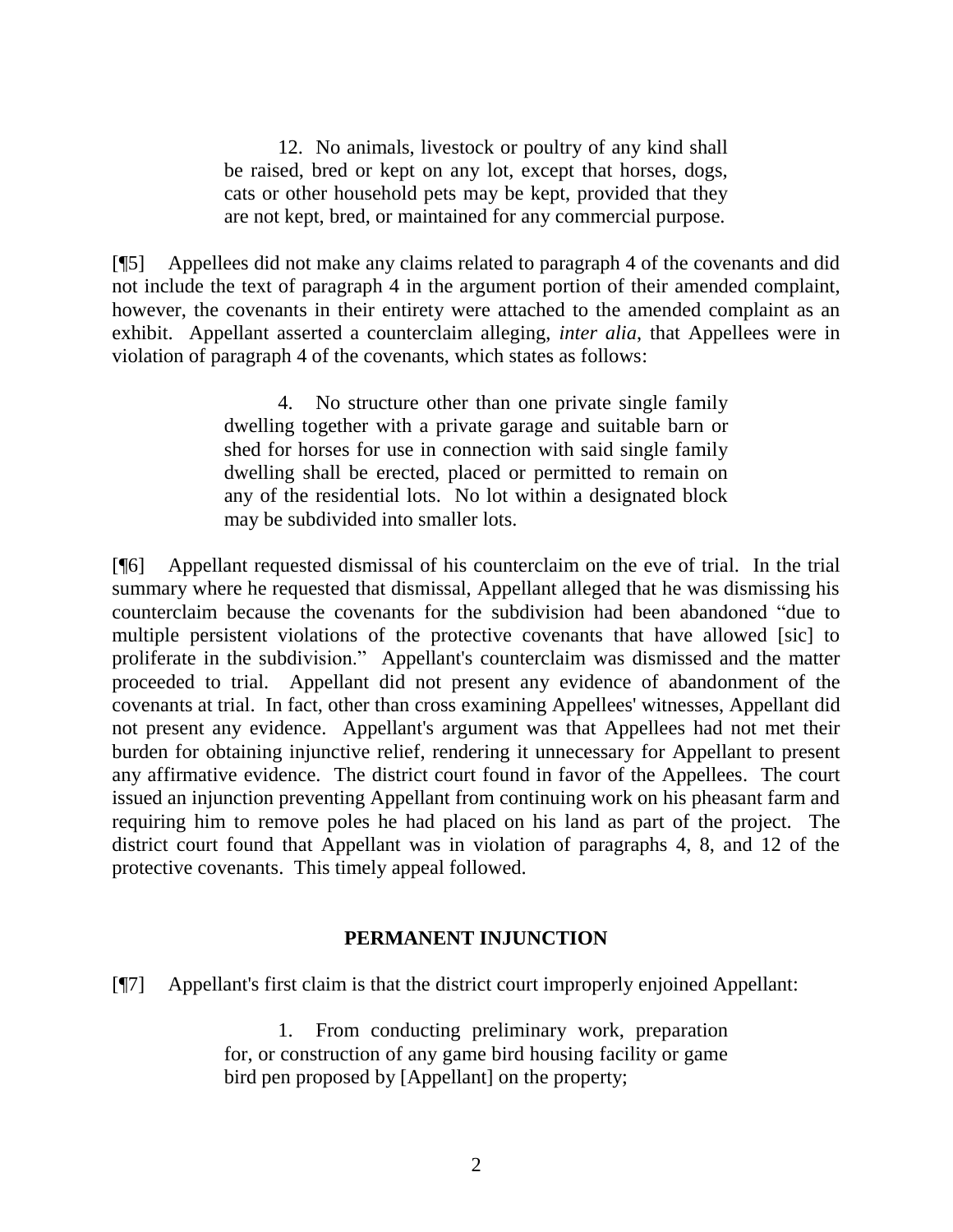2. From maintaining on the property any structure, whether completed or uncompleted, placed or erected on the property for the purpose of constructing any game bird housing facility or pen, including but not limited to, the existing large wooden "telephone poles" still placed upon the property as of April 25, 2006;

3. From breeding, keeping, raising, or housing any poultry or game bird of any kind on the property;

4. From displaying signs on the subject property for public view advertising a game bird facility[.]

[¶8] The Permanent Injunction also affirmatively ordered that Appellant "[r]emove within thirty (30) days of April 25, 2006, all structures from the property, whether completed or uncompleted, which were constructed to house game birds, including but not limited to, the existing large wooden "telephone poles" currently placed upon the property."

# **STANDARD OF REVIEW**

[¶9] "Although actions for injunctive relief are authorized by statute, Wyo. Stat. §§ 1-28-101 to -111 (1988 & Supp. 1996), they are, by nature, requests for equitable relief which are not granted as a matter of right but are within the lower court's equitable discretion." *Polo Ranch Co. v. City of Cheyenne*, 2003 WY 15, ¶ 26, 61 P.3d 1255, 1264 (Wyo. 2003). We will, therefore, review the district court's decision to grant injunctive relief for abuse of discretion. "Judicial discretion is a composite of many things, among which are conclusions drawn from objective criteria; it means a sound judgment exercised with regard to what is right under the circumstances and without doing so arbitrarily or capriciously." *Wilson v. Lucerne Canal & Power Co.*, 2003 WY 126, ¶ 11, 77 P.3d 412, 416 (Wyo. 2003) (citation omitted).

# **DISCUSSION**

[¶10] Appellant's main concern appears to be that he feels the district court improperly relied on paragraph 4 of the protective covenants in ordering him to remove the nascent pheasant pen structure from his property.<sup>1</sup> However, this Court "may affirm a district

 $\overline{a}$ 

 $1$  The Findings of Fact and Conclusions of Law accompanying the Permanent Injunction state that the "proposed game bird pen was intended to house 500 pheasant chicks, and the existing erected structure consisting of a ring of large 'telephone poles' are the type of improvement that the covenant drafters intended to prohibit and this structure violates paragraph 4 of the Declaration of Protective Covenants[.]"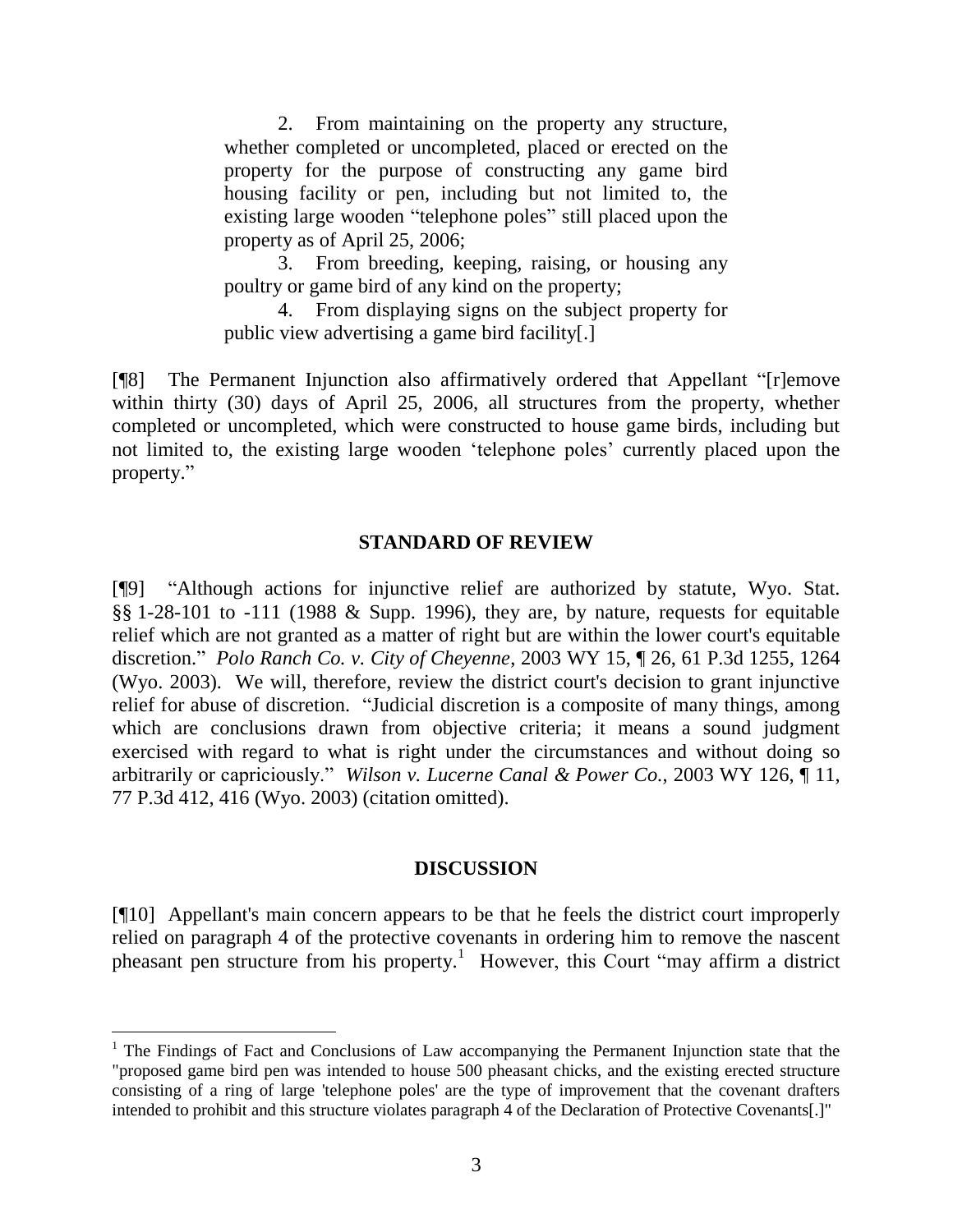court's decision on any proper legal grounds supported by the record." *Del Rossi v. Doenz*, 912 P.2d 1116, 1119 (Wyo. 1996) (citation omitted).

[¶11] Covenants are contractual in nature and are therefore interpreted and enforced according to the principles of contract law. *Goglio v. Star Valley Ranch Ass'n*, 2002 WY 94, ¶ 18, 48 P.3d 1072, 1079 (Wyo. 2002). "We consider the contract as a whole, taking into consideration the relationship between the various parts." *Polo Ranch*, ¶ 24, 61 P.3d at 1263. We are, therefore, not convinced that the district court erred in relying on paragraph 4 in issuing its injunction. Our law of contract, under which the covenants must be interpreted, plainly states that a contract is to be interpreted as a whole. *Id*. Appellant contends that it was improper for the district court to rely on paragraph 4 because Appellees did not specifically allege a violation of that portion of the covenants and because the district court had dismissed the counterclaim, the only pleading to mention paragraph 4, before trial. However, the covenants were before the court in their entirety, having been properly entered into evidence at trial. Appellees entered photographs of the pheasant pen into evidence at trial. The district court relied on the photographs, which were in evidence, to determine that the pheasant pen violated paragraph 4, the text of which was also in evidence. While the issue may not have been squarely before the court, the court's consideration of paragraph 4 does not appear to constitute an abuse of discretion under these circumstances. However, we need not enter into an in-depth analysis of the district court's discretion in this area because the court's order can be upheld on another basis in the record.

[¶12] "Where an agreement is in writing and the language is clear and unambiguous, the parties' intent is to be secured from the four corners of the contract." *Id*. Paragraph 12 of the covenants prohibits "poultry of any kind" from being "raised, bred or kept on any lot, except that horses, dogs, cats or other household pets may be kept, provided that they are not kept, bred, or maintained for any commercial purpose." The common usage definition of poultry is "domesticated birds that serve as a source of eggs or meat and that include among commercially important kinds chickens, turkeys, ducks, and geese and among kinds chiefly of local interest guinea fowl, peafowl, pigeons, pheasants, and others." *Webster's Third New International Dictionary* 1777 (2002). A pheasant farming operation, commercial or otherwise, is clearly a violation of paragraph 12 of the covenants. No evidence attacking the validity or construction of paragraph 12 was properly before the court at trial.<sup>2</sup> We can therefore uphold the district court's decision to issue injunctive relief prohibiting Appellant from continuing with his operation based on the clear violation of paragraph 12 alone. As for the affirmative requirement that Appellant remove the pheasant pen from his land, it was not an abuse of discretion for the

 $\overline{a}$ 

 $^{2}$  Appellant did attempt to cross-examine several witnesses as to the possible existence of a child's 4H project in the subdivision involving several chickens, against which the covenants had never been enforced. However, as none of the witnesses had any firsthand knowledge of such a violation of paragraph 12, none of that evidence was admissible and the court could not have properly considered it.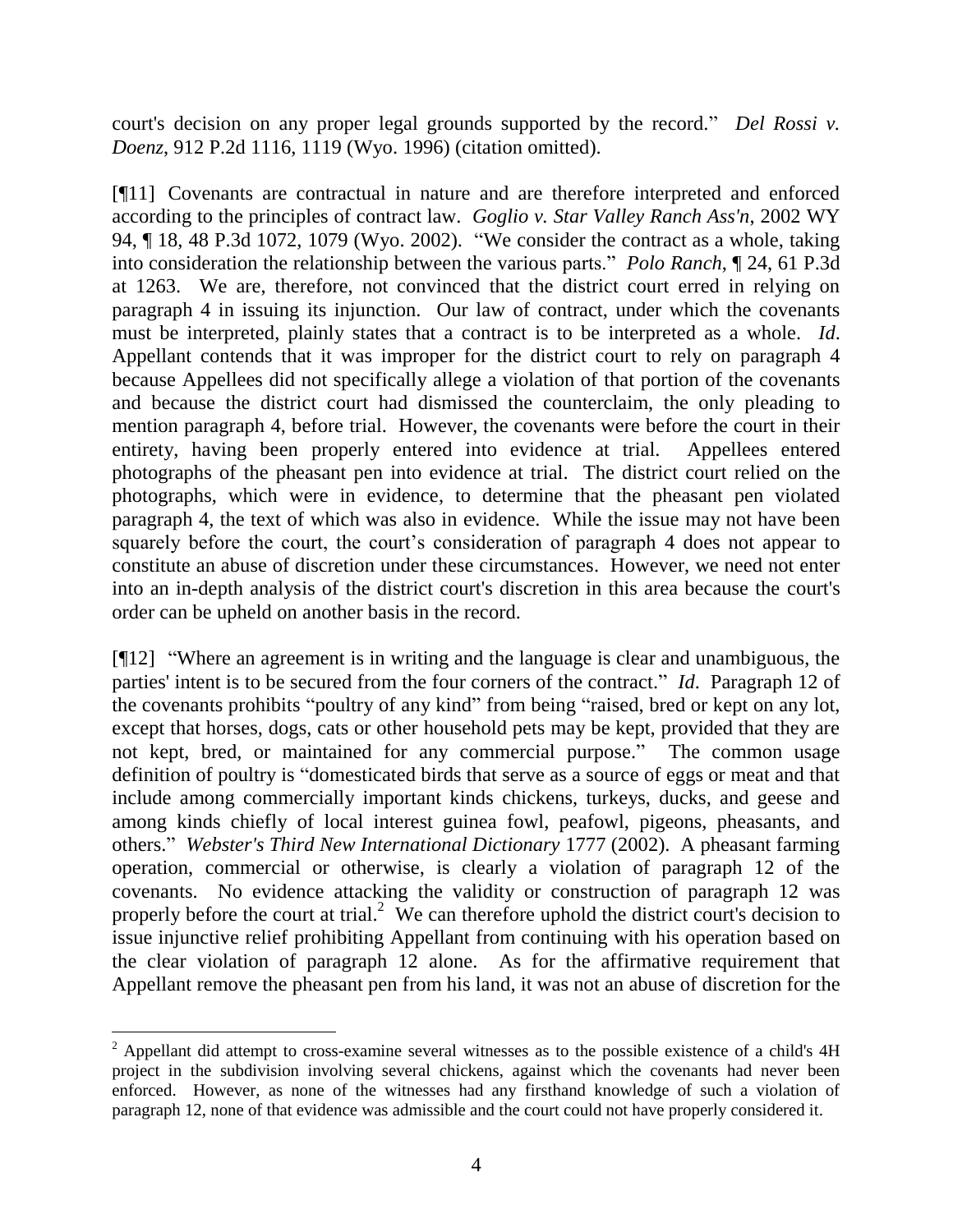court to consider the pen a part of the overall pheasant farm violation<sup>3</sup> and order its removal from Appellant's land.

[¶13] Appellant implies in his argument that the district court should not have granted the injunction because Appellant had complied with the temporary injunction in place during the litigation and because he had evinced intent to pursue only lawful means to implement his pheasant farming operation. However "[a]n action for injunction does not become moot merely because there is compliance with the injunction. The equitable jurisdiction of the district court will not be reversed absent a strong showing of abuse. A defendant carries a heavy burden of persuasion." *Reno Livestock Corp. v. Sun Oil Co.*, 638 P.2d 147, 151 n.2 (Wyo. 1981) (citations omitted). Appellant's intention to comply with the covenants does not predate this litigation, or even the preliminary injunction entered by the trial court. Evidence was introduced at trial that, before being sued, Appellant continued to build his pheasant pen after he realized that the covenants in his subdivision had not expired. The district court also placed weight on the fact that Appellant had repeatedly promised to take down the structural poles for the pheasant pen but had failed to remove those poles as of the date of the litigation. Given the evidence on record showing that Appellant had previously been disposed to run afoul of the subdivision's covenants, the district court did not abuse its discretion in granting injunctive relief, even in the face of Appellant's compliance with the preliminary injunction.

# **DECLARATORY RELIEF**

[¶14] "[W]e need not address issues regarding the propriety of a judgment premised on Wyoming's version of the Uniform Declaratory Judgments Act where there was in the record another proper basis for upholding the judgment of the trial court." *Revelle v. Schultz*, 759 P.2d 1255, 1258 (Wyo. 1988). In *Revelle*, this Court found that

> [t]he trial court did, indeed, include in its order a provision declaring the rights of the parties vis-a-vis the covenant as coordinate with the injunctive prayer. However, the trial court also found the covenant to govern the relations of these parties insofar as the controversy between them was concerned and, in addition, granted injunctive relief[.]

 $\overline{a}$ 

<sup>&</sup>lt;sup>3</sup> The covenants permit enforcement against any attempted as well as actual violation of the covenants. Appellees argued that the poles represented a continuing attempt to violate the covenants as their only purpose was as part of the pheasant farming operation. Appellant did not refute that argument except to continue to assert his intention to remove the poles.